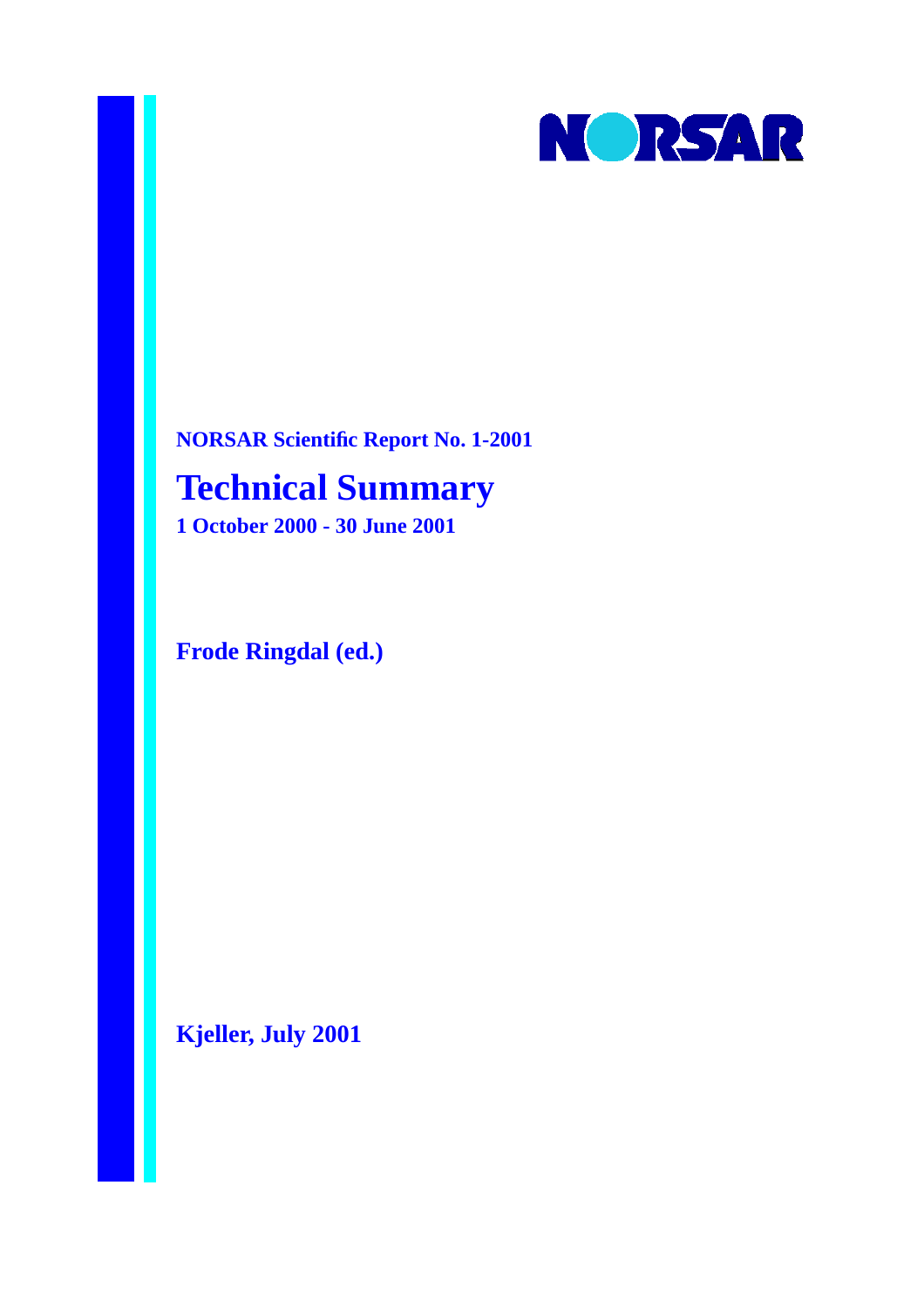# **6.6 Study of seismic activity near the Barentsburg mine (Spitsbergen)**

#### **6.6.1 Introduction**

The work described in this paper is a part of KRSC - NORSAR cooperative activity aimed at a detailed study of seismicity in the Spitsbergen region. Part of the motivation for the study is to improve the quality and availability of well-located reference events ("ground truth data") for location calibration purposes.

Spitsbergen and the adjacent areas are parts of a geologically complex region with moderate to high seismicity. The main seismicity in the area is associated with the North-Atlantic Ridge, and especially the Knipovich Ridge situated at a distance less than 400 km from the archipelago (Sundvor and Eldholm, 1979). In addition, some coal mines are located in the area of Spitsbergen, causing occasional induced seismicity as discussed in this paper.

### **6.6.2 Station Installation**

During the last years an increased occurrence of rockbursts in the mines near Barentsburg, Spitsbergen has been observed. To obtain more information about these events, KRSC and NORSAR installed a digital 3-component seismic station, BRB, in the town of Barentsburg in December 2000. The station is located at a distance of only about 5 km from the mines.

Since the station was not originally designed for continuous data acquisition we developed our own acquisition software. The software package comprises a set of programs for data acquisition, preliminary processing and analysis.

The main acquisition program GBVMOD can store data on hard disk or external devices such as magneto-optical disks or Exabyte cassettes. If external GPS is connected to computer the program uses the GPS signal for timekeeping by sending synchronization commands to the station.

Optionally the program can make preliminary data processing during the acquisition. As a result detection lists and traces for short-term averaged amplitudes (STA time is 1 sec, frequency band 4-12 Hz) are produced. The traces and detection lists can be downloaded via modem.

The processing program STOREGBV makes copying of data from external devices converting them to a compressed format which is suitable for data analysis program VIEWGBV. During the copying it repeats the same processing as mentioned above, i.e., produces lists of detected phases and STA traces.

The program for data analysis VIEWGBV enables to look through the data (both wave forms and STA traces), convert them to ASCII and CSS formats, make filtering, location, etc.

STA traces appeared to be a convenient tool for quick data survey. Traces for many seismic events have very similar shapes. The typical shape is characterized by abrupt jump of amplitude and its smooth decrease. An example of STA trace (top) and wave forms (bottom) for an event in Spitsbergen is shown in Fig. 6.6.1.

For a quick detection of seismic events near Barentsburg station we have made a program which scans STA traces and for each place estimates a rating function. The function depends on amplitude and steepness of its change. Whenever the function appears greater than some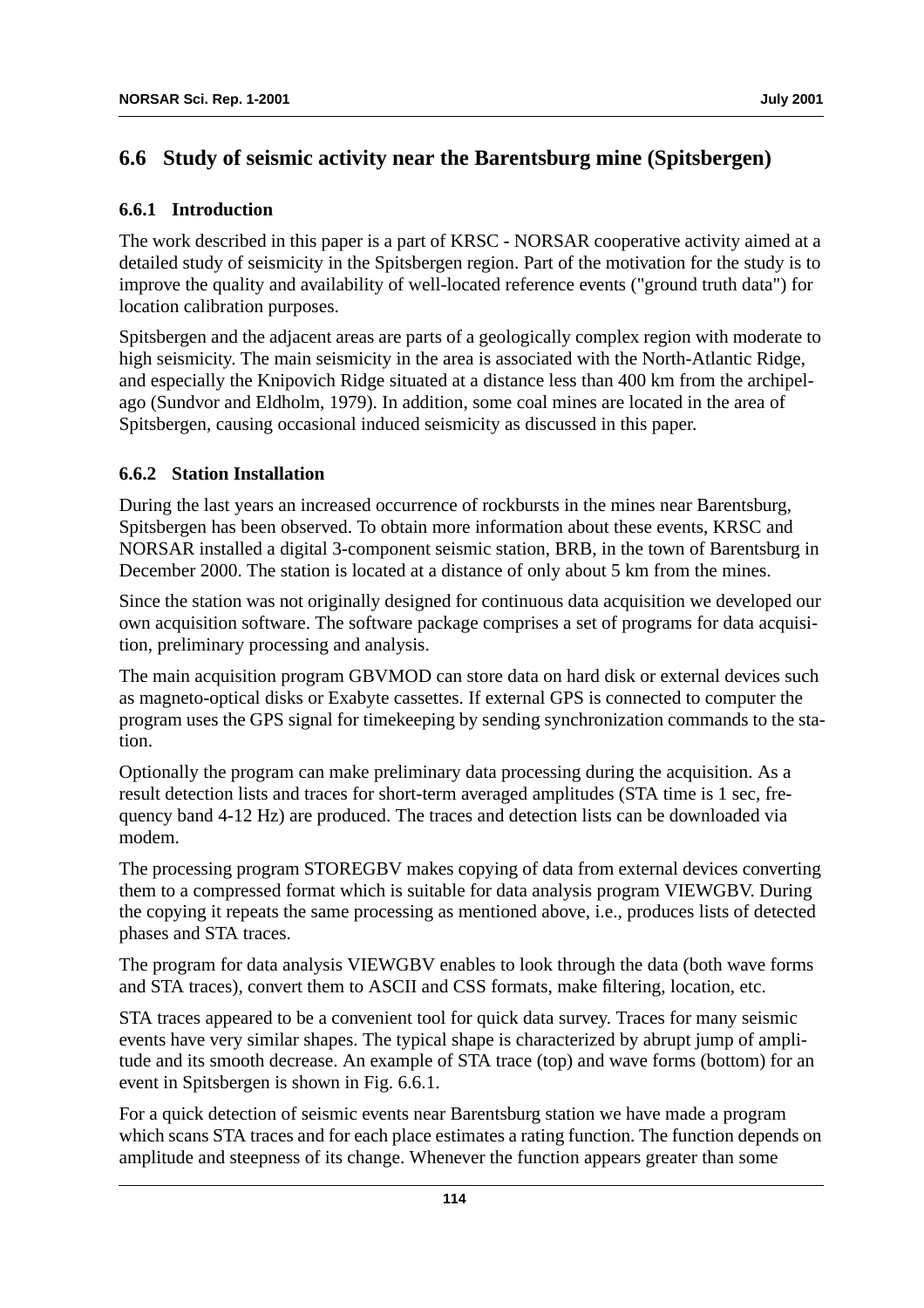threshold the corresponding piece of wave form is extracted and placed to a CSS file for the next analysis.

#### **6.6.3 Event Location**

In order to fine-tune the local velocity model, a small calibration explosion was conducted on 18 March 2001 at 11:03:00. The explosion coordinates were 78.067N, 14.36E; yield was 30 kg; the distance to BRB station was 3.12 km.

To calibrate the local travel times we estimated local velocities taking into account that Vp/Vs is about 1.73 and we obtained  $Vp = 4.54$  km/s and  $Vs = 2.62$  km/s. To develop a model for more distant stations we added a low velocity near-surface layer into the BARENTS model (Kremenetskaya et. al., 2001). We fitted the layer's depth using a well recorded (by SPI, KBS, BRB stations) event occurring on 21 December 2000 at 5.18:56. Initially, we located this event with BRB station only using the P and S velocities estimated above. Then we made the event locations using the three stations for several depths of the low velocity layer. The best result was obtained for depth 1.5 km, and this value was therefore adopted for the model (Table 6.6.1).

| Depth(km)  | Vp(km/s)          | Vs(km/s) |  |
|------------|-------------------|----------|--|
| $0-1.5$    | 4.54              | 2.62     |  |
| $1.5 - 16$ | 6.20              | 3.58     |  |
| 16-40      | 6.70              | 3.87     |  |
| $40 - 55$  | 8.10              | 4.60     |  |
| 55-210     | 8.23              | 4.68     |  |
| >210       | Same as IASPEI 91 |          |  |

**Table 6.6.1. Spitsbergen Regional Velocity Model.**

To locate the recorded events with only the BRB station we applied the polarization analysis technique (Asming et al. 1998) for determination of an event azimuth and P and S phase identification. An example of applying the polarization analysis technique is shown in Figure 6.6.2. For estimating the distance to the event the time difference between the P and S phases was used.

## **6.6.4 Description of the Recorded Events**

A total of 541 seismic events have been detected near Barentsburg from 01/12/2000 to 19/04/ 2001. The amplitudes of the largest events were close to 30000 GBV station units. The largest events were detected at the IMS station Arces (distance 1000 km) and had a local magnitude (ML) of about 3.0.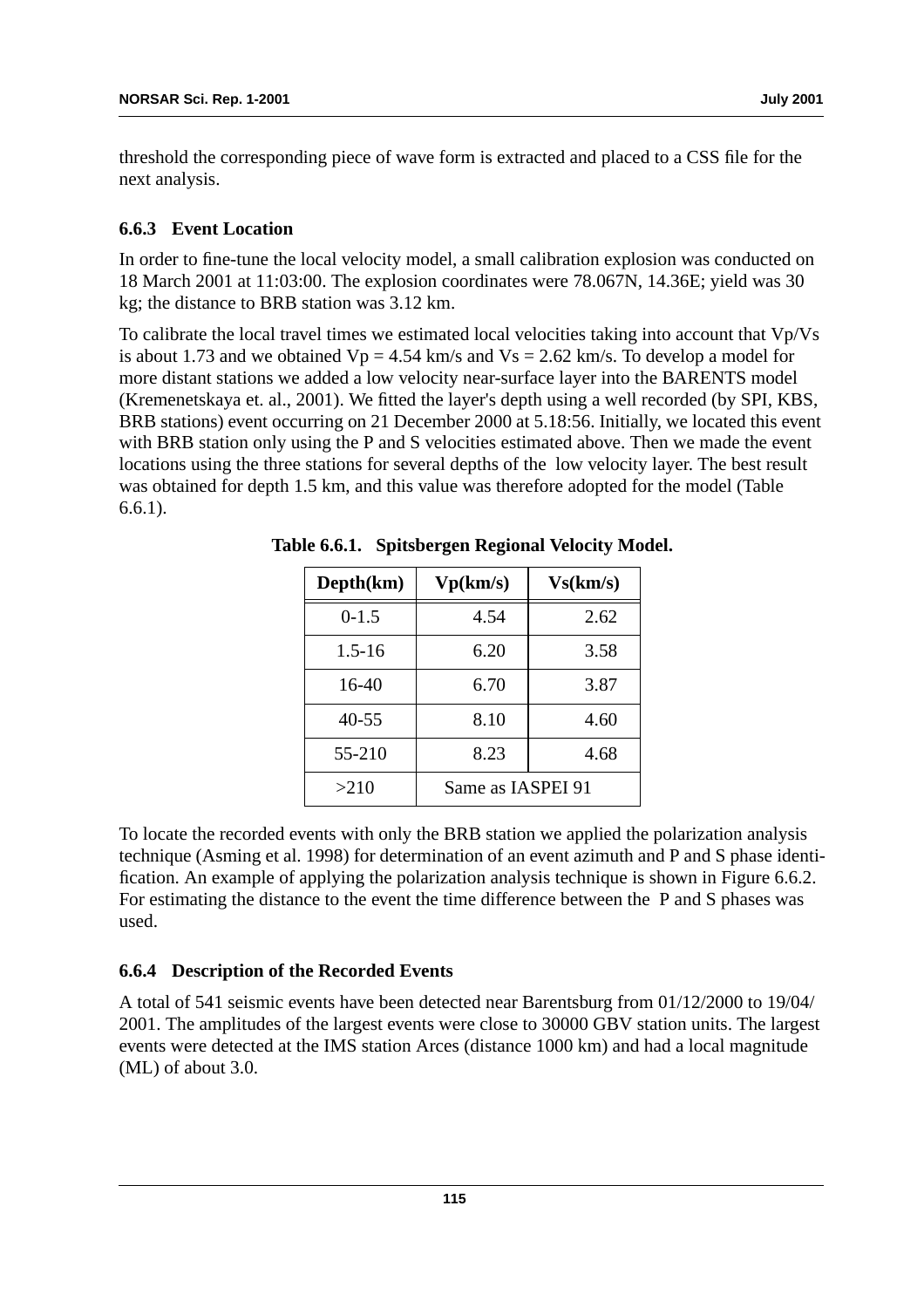The events were mostly rockbursts or earthquakes in the mines documented by mining authorities. One of the largest occurred on 25/03/2001. After this event, work in the mines was discontinued for a full month for safety reasons.

| <b>Date</b> | <b>Time</b><br>(GMT) | Latitude | Longitude | Ampli-<br>tude |
|-------------|----------------------|----------|-----------|----------------|
| 09/12/00    | 2:24:18              | 78.077   | 14.376    | 9690           |
| 17/12/00    | 6:07:40              | 78.074   | 14.366    | 6460           |
| 28/12/00    | 4:40:14              | 78.069   | 14.399    | 8680           |
| 28/12/00    | 16:16:03             | 78.074   | 14.37     | 7307           |
| 07/01/01    | 0:24:46              | 78.074   | 14.365    | 8317           |
| 18/01/01    | 6:10:59              | 78.077   | 14.376    | 4288           |
| 25/01/01    | 1:35:14              | 78.068   | 14.393    | 5086           |
| 27/01/01    | 18:34:45             | 78.074   | 14.368    | 4116           |
| 27/01/01    | 20:39:05             | 78.068   | 14.384    | 6435           |
| 27/01/01    | 20:42:51             | 78.068   | 14.387    | 14640          |
| 28/01/01    | 11:01:46             | 78.078   | 14.359    | 25384          |
| 05/02/01    | 22:41:55             | 78.068   | 14.387    | 10025          |
| 22/02/01    | 4:03:03              | 78.074   | 14.368    | 4305           |
| 23/02/01    | 11:17:37             | 78.068   | 14.387    | 30183          |
| 28/02/01    | 19:24:33             | 78.076   | 14.382    | 4235           |
| 03/03/01    | 18:52:31             | 78.074   | 14.369    | 4256           |
| 04/03/01    | 1:56:10              | 78.069   | 14.39     | 8000           |
| 05/03/01    | 14:31:34             | 78.068   | 14.39     | 6419           |
| 18/03/01    | 0:46:39              | 78.074   | 14.364    | 4231           |
| 23/03/01    | 6:30:04              | 78.068   | 14.387    | 4459           |
| 23/03/01    | 13:02:12             | 78.07    | 14.401    | 6223           |
| 24/03/01    | 6:44:06              | 78.076   | 14.382    | 7797           |
| 25/03/01    | 17:41:44             | 78.069   | 14.387    | 22807          |

|  |       | Table 6.6.2. Events between 01.12.2000 and 25.03.2001, with amplitudes greater than |
|--|-------|-------------------------------------------------------------------------------------|
|  | 4000. |                                                                                     |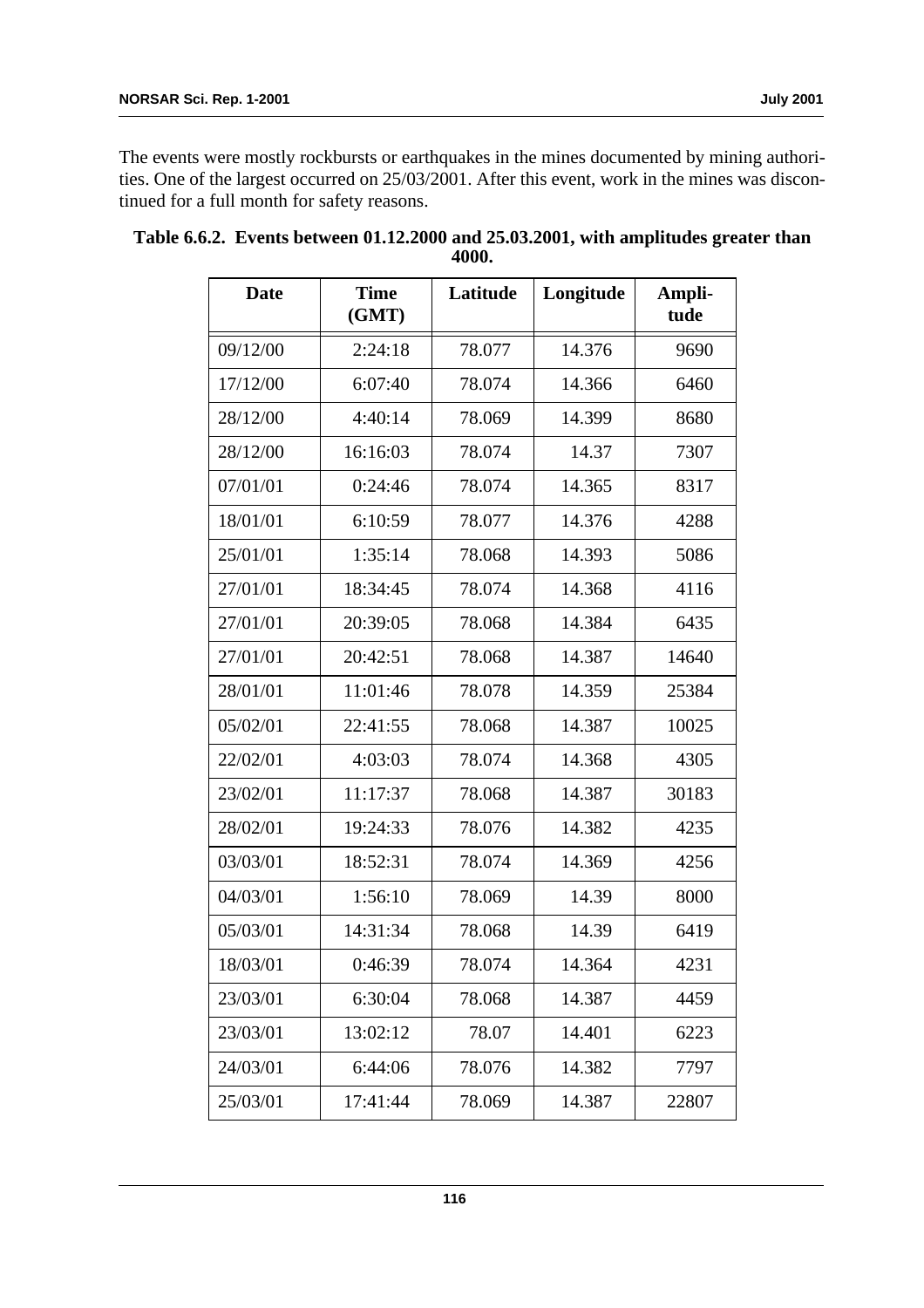After the mines were closed down, the number of seismic events decreased significantly. Thus, only 12 events (maximal amplitude 500) occured there during the period from 26/03/2001 to 19/04/2001 (see Table 6.6.3).

| <b>Date</b> | <b>Time</b> | Latitude | Longitude | Ampli-<br>tude |
|-------------|-------------|----------|-----------|----------------|
| 27/03/01    | 20:04       | 78.067   | 14.356    | 38             |
| 27/03/01    | 22:57       | 78.065   | 14.355    | 58             |
| 30/03/01    | 18:32       | 78.068   | 14.365    | 234            |
| 31/03/01    | 21:27       | 78.067   | 14.362    | 63             |
| 05/04/01    | 1:17        | 78.061   | 14.329    | 469            |
| 06/04/01    | 12:28       | 78.076   | 14.36     | 127            |
| 14/04/01    | 14:21       | 78.076   | 14.372    | 39             |
| 16/04/01    | 16:38       | 78.074   | 14.369    | 64             |
| 18/04/01    | 21:51       | 78.075   | 14.375    | 502            |
| 19/04/01    | 5:25        | 78.071   | 14.369    | 37             |
| 19/04/01    | 5:38        | 78.068   | 14.356    | 39             |
| 19/04/01    | 8:32        | 78.076   | 14.382    | 103            |

**Table 6.6.3. Event occurring from 26.03.2001 to 19.04.2001.**

All of the events have been located manually as described above. The results are shown in Fig.6.6.3 and Fig. 6.6.4. Figure 6.6.3 shows that the locations of events with higher amplitudes are very concentrated, whereas the smaller events are more scattered in their locations. This suggests that the location errors strongly depends on events amplitudes because it is difficult to pick S onsets correctly for weaker events.

The events can be clearly separated into three groups : 1) events occurring in the South mine area, 2) in the North mine area, 3) outside the mines. Statistical parameters of the groups are shown in Table 6.6.4.

| <b>Place</b> | <b>Number</b><br>of events | Min.<br>Amplitude | Max.<br>Amplitude | Average | <b>Standard</b><br><b>Deviation</b> |
|--------------|----------------------------|-------------------|-------------------|---------|-------------------------------------|
| South        | 271                        | 36                | 30183             | 848     | 2713                                |
| North        | 252                        | 39                | 25384             | 782     | 2037                                |
| Outside      | 18                         | 27                | 372               | 176     | 98                                  |

**Table 6.6.4. Statistical parameters of groups of seismic events near Barentsburg.**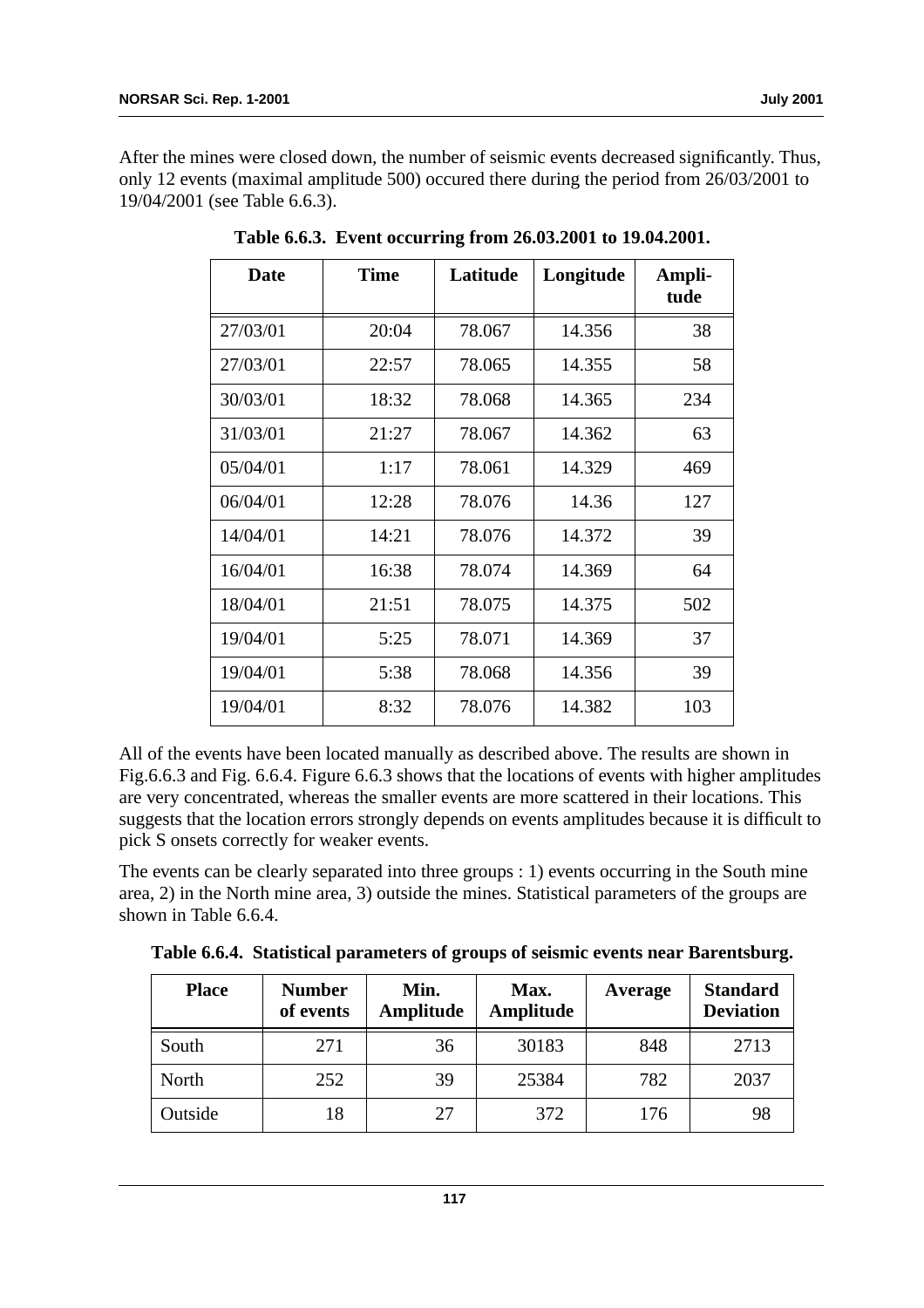The parameters of events outside the mines are very different from those occurring in either the South or North mines. But the South and North events parameters seem to be quite similar. This leads us to the conclusion that the events outside the mines have natural reasons whereas the events in the mining areas are mostly technogenic. Thus, the Barentsburg area is unusual in the sense that strong technogenic seismicity is mixed with a significant natural seismic 'background'.

We also checked the hypothesis that the occurrences of events in South and North mines are interrelated. We calculated average numbers of events by tens of days for both South and North mines. The resulting curves are shown in Fig.6.6.5. The correlation between the curves (0.72) indicates the existence of statistical relationship.

This confirms the technogenic nature of these events. This could also mean that the occurrences of events in North and South mines are governed by the same factors.

#### **6.6.5 Conclusions**

- 1. A 3-component digital seismic station has been installed in the town of Barentsburg, Spitsbergen, and has proved to be useful in detecting and locating rockbursts and local earthquakes..
- 2. A local velocity model has been developed by using a calibration explosion in Barentsburg mine, and combining this information with the regional "Barents" model.
- 3. A large number of seismic events has been registered and located. Most of them are induced earthquakes or rockbursts. The frequency of events decreased significantly during a time period when the mining activity was discontinued.
- 4. The Barentsburg area appears to be unusual in the sense that strong technogenic seismicity is mixed with a significant natural seismic 'background'.
- 5. The large amount of the collected data could be useful for future study of induced seismicity. The data could also be useful for developing and verifying travel time correction for location calibration purposes.
- **E. Kremenetskaya**
- **S. Baranov**
- **Y. Filatov**
- **V.E. Asming**
- **F. Ringdal**

#### *References*

- Asming, V.E., E.O. Kremenetskaya & F. Ringdal (1998): Monitoring seismic events in the Barents/Kara Sea region, *Semiannual Technical Summary, 1 October 1997 - 31 March 1998*, NORSAR Sci. Rep. 2-97/98, Norway.
- Kremenetskaya, E., V. E. Asming and F. Ringdal (2001): Seismic location calibration of the European Arctic. *Pure and Applied Geophysics,* 158 No. 1-2, 117-128.
- Sundvor E. and O. Eldholm (1979): The western and northern margin off Svalbard. *Tectonophysics*, 59, 239-250.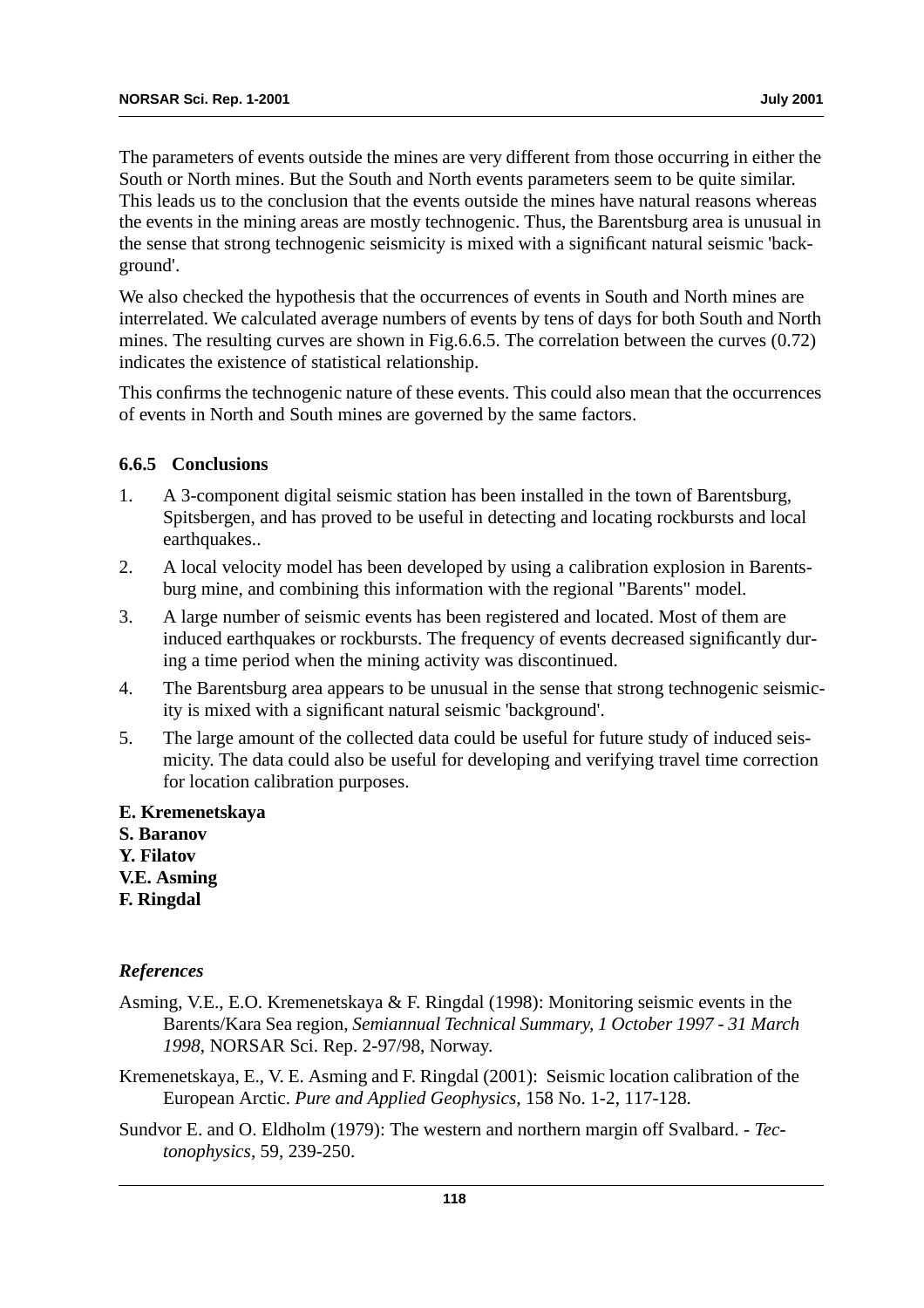

*Fig. 6.6.1. An example of STA trace (top) and waveforms (bottom) for the event occurring on 21 December 2000 at 5.18:56 GMT in the Barentsburg mine.*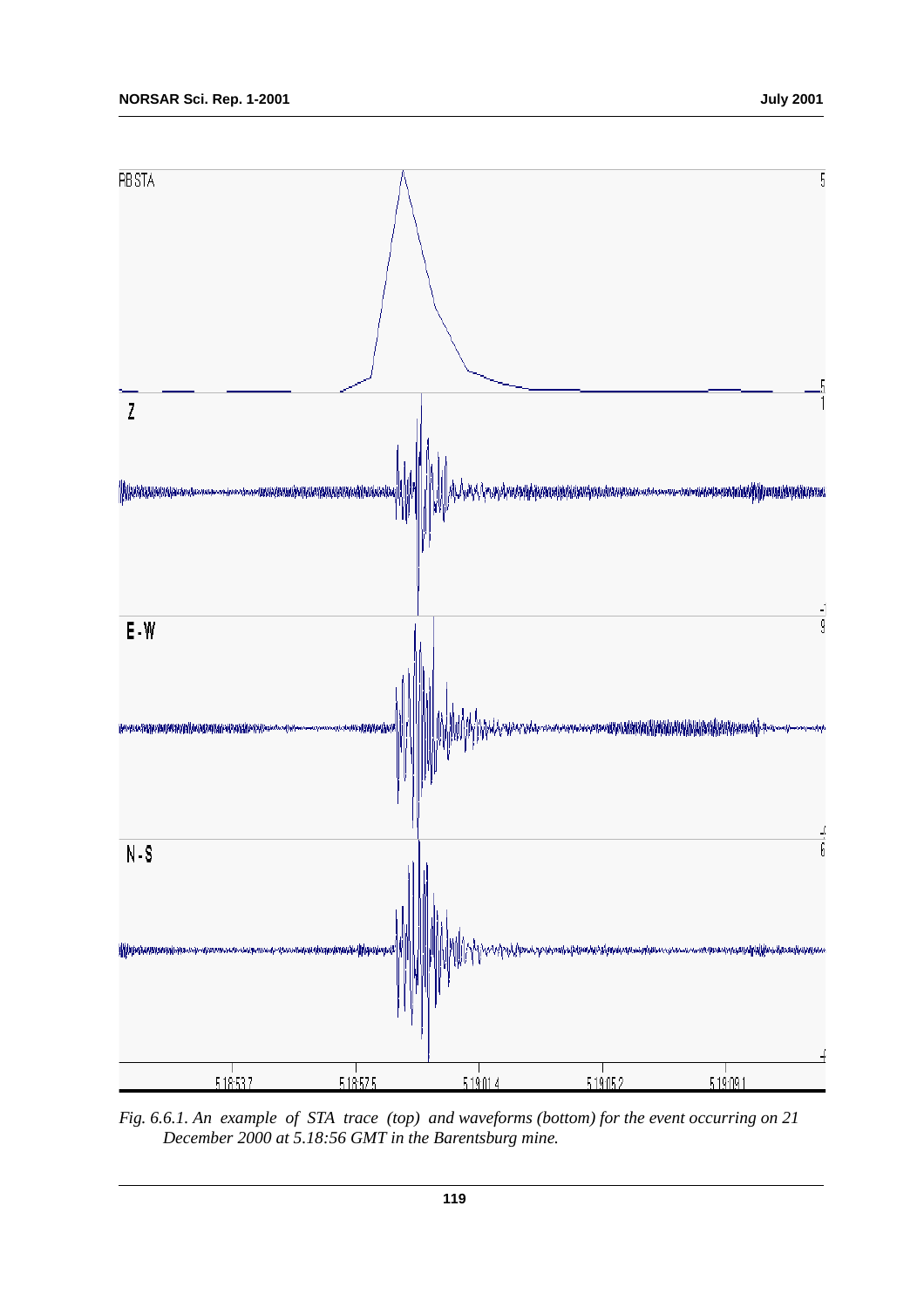

*Fig.6.6.2. An example of applying the polarization analysis technique to BRB recordings.*



*Fig.6.6.3. Seismic events occurring from 01.12.2000 to 26.03.2001.*